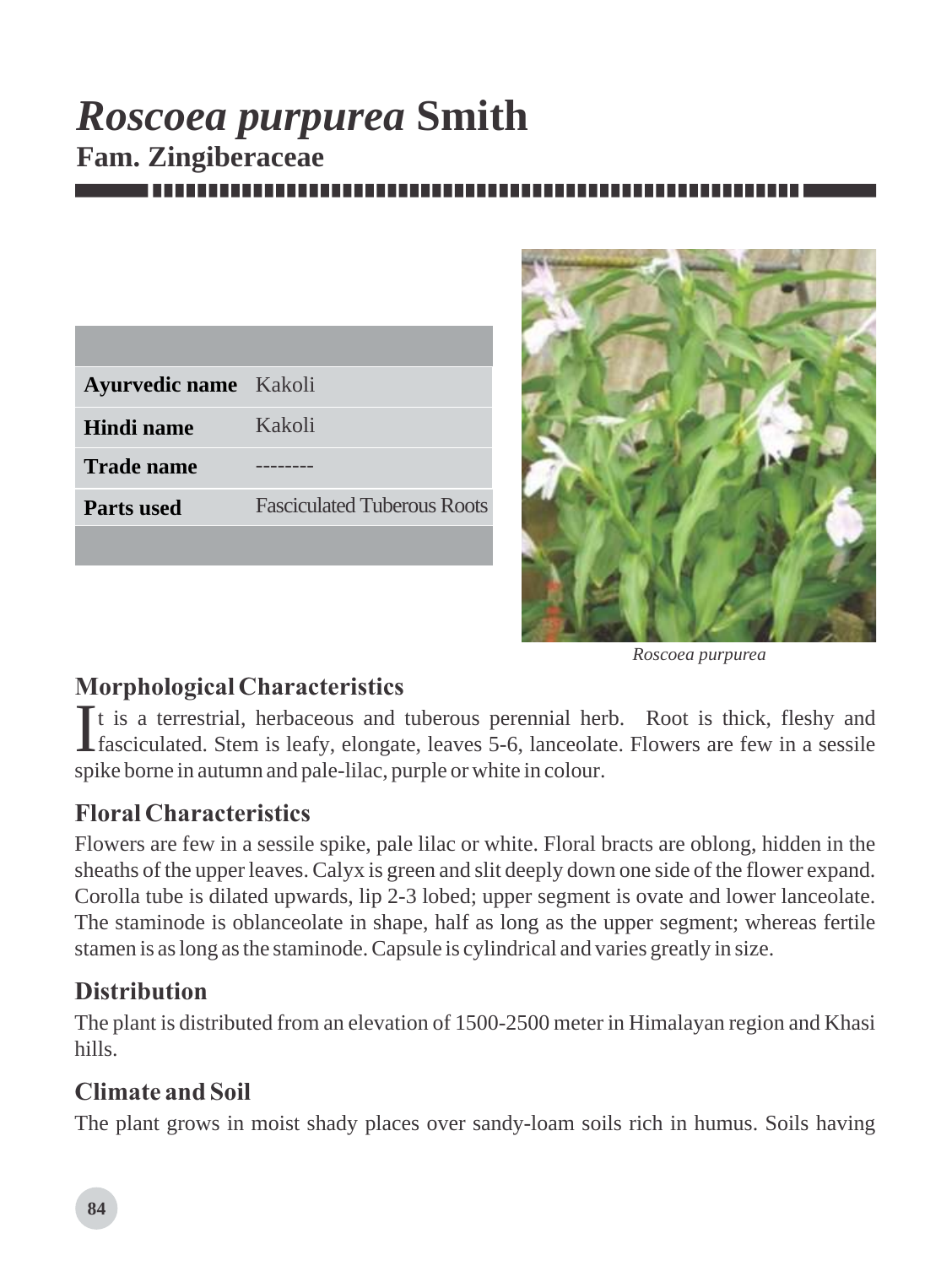adequate percentage (50%) of sand has good porosity for tuber growth. It grows best in areas, which receive moderate to high rainfall and at elevation ranging from 1500-2500 meter, preferably over north slopes. Other sites with mild slope have also been found good especially, where there is a good summer rainfall. The locations, where the rainfall is scanty, but more or less flat area is preferred for cultivation, so that it can be irrigated as and when required. Tubers are very delicate and susceptible to water logging.

## *Propagation Material*

Fasiculated tubers.



Fasiculated Tubers

## *<sup>27</sup> Agro-technique*

#### *Nursery Technique*

- **Season and Time of Raising Crop:** Planting of tubers is done in April, when soil temperature starts rising in the hills. The tubers, weighing about 4-5 gm each, are found suitable and give maximum growth and yield. The tubers are planted at the depth of 8 cm in furrows at 30 cm distance row to row and plant to plant distance is kept at 15 cm.
- **Pretreatment before Sowing:** The tubers should be dipped in 0.01% bavistin solution for ½ hour before sowing followed by shade drying to protect against soil borne fungi. The crop prefers partial shade of trees for growth.
- **Method of Planting (Direct Sowing/Planting or Nursery Raising):** Tuber is sown in the warm environmental conditions in the month of April.
- **Time and Method of Nursery Planting:** Tuber and seeds are suitable for its propagation at the spacing of 15X10 cm. However, plants raised by seeds show high mortality rate and the number of fingers formed are less which takes more time for maturity. Hence the tuber is the best part for its propagation.

# *Planting in the Field*

**Land Preparation and Planting:** First ploughing should be done with soil turning plough in the first week of March. Land having slopes should be ploughed across the slope. The field should be kept open for 15-20 days in order to receive sufficient sunlight and allows weeds to get rotted and removed. Before second ploughing, well

*<sup>27</sup> Agro-technique study carried out by National Bureau of Plant Genetic Resources (NBPGR), Regional Station, Shimla, Himachal Pradesh.*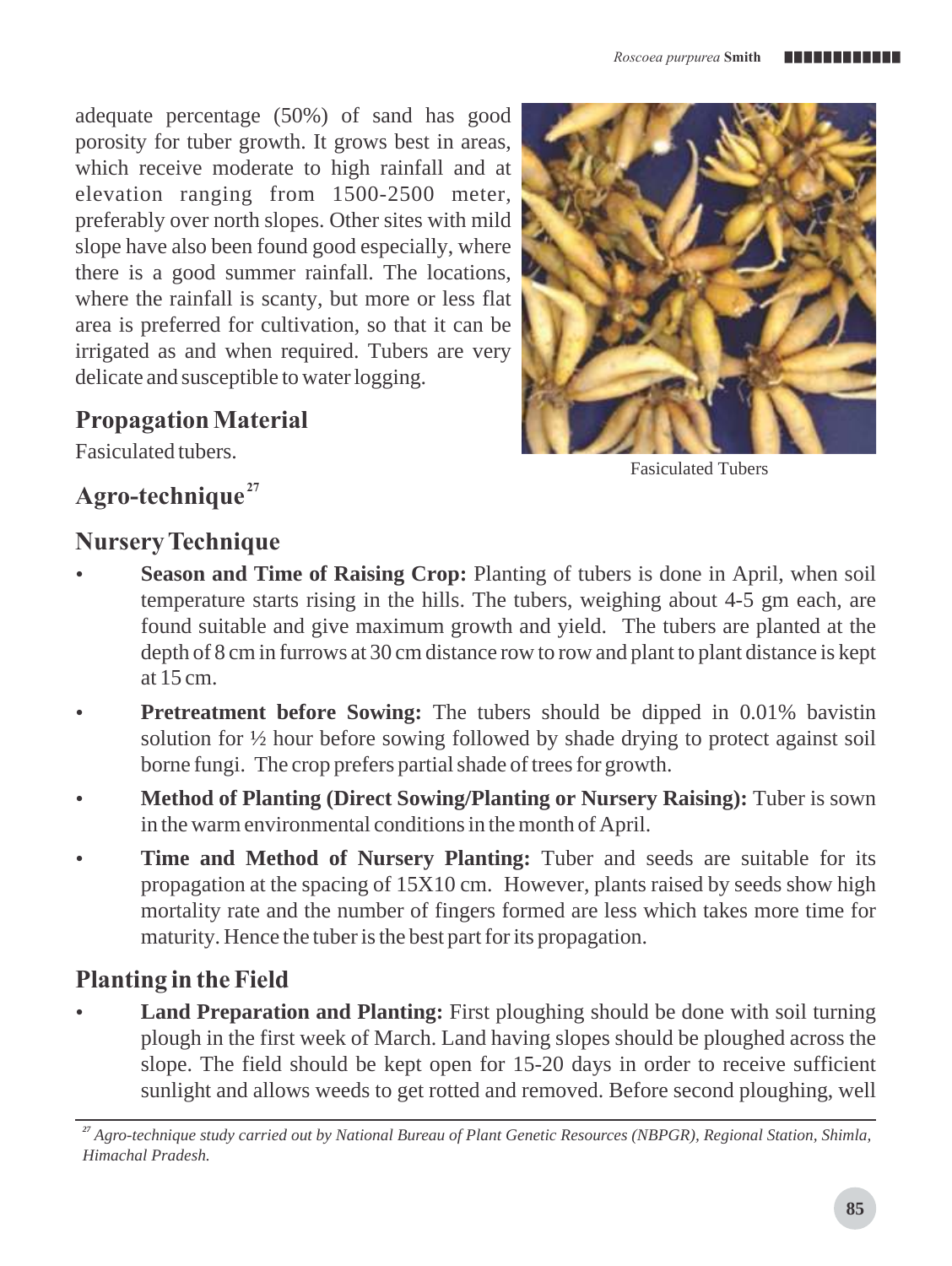rotten FYM should be applied in the field. Second ploughing should be done in the first fortnight of April depending upon the soil moisture. Planking should be done after  $2^{nd}$ and  $3<sup>rd</sup>$  ploughing to break remaining clods and make the soil friable. If sufficient winter residual moisture is not present in the soil then a light irrigation should be given before planting the tubers.

- **Manure and Fertilizer Used (Basal):** It grows very well in humus rich soils. FYM dose of 25-30 t/ha is recommended. It should be spread uniformly in the field and mixed well in the soil. Unlike annual crops, the entire quantity of FYM is applied in split doses. First applications of  $\frac{3}{4}$ th of the total FYM is done at the time of area preparation and rest ¼th should be applied at the time earthing which is carried out in the beginning of next rainy season.
- **Days for Completion of Germination/Sprouting:** Sprouting takes one month period.
- **Optimum Crop Stand /Hectare: 32,000-40,000 plants/ha.**
- **Inter-cropping System (If Grown in Orchard/Plantations** *etc.***): Intercropping** trials were conducted in the peach and apricot orchard by adopting the same (sole crop) package of practices. The yield obtained per unit area was same as obtained from the sole crop.
- **Interculture Operations:** In areas of heavy rainfall, two earthings, one after about 30-35 days and second after the monsoon is recommended, so that tubers do not get exposed to sunlight. Hand weeding for 3-4 times is required, depending upon the intensity of weedy flora. There are no serious diseases, insect pests, nematodes noticed in trial plots. However, crops should be protected from water stagnation to avoid tuber rotting ensuring proper drainage.
- **Irrigation Practices:** The residual moisture of the winter rains is captured for the sowing. If the rains are not enough, a light irrigation should be applied before planting. Once tubers sprout, a weekly irrigation is required during summer season.
- **Weed Control:** Manual weeding at an interval of 30 days is required depending upon the frequency of weeds.

## *Harvest Management*

- **Crop Maturity and Harvesting:** The crop takes 2 years to produce mature tubers. The tubers are harvested by digging in autumn preferably in the month of October.
- **Post-harvest Management:** The tubers are washed in running water. Mother tubers should be removed and then rest of the tubers should be dried in shade or in partial sunlight. Dried tubers can be stored in well airy gunny bags / bamboo baskets. For seed purpose, healthy fresh tubers of uniform size can be selected and stored in soil pits in cooler areas or bamboo baskets. These should be treated with 0.01% Bavistin solution for half an hour followed by shade drying before storing to protect from fungal infection.